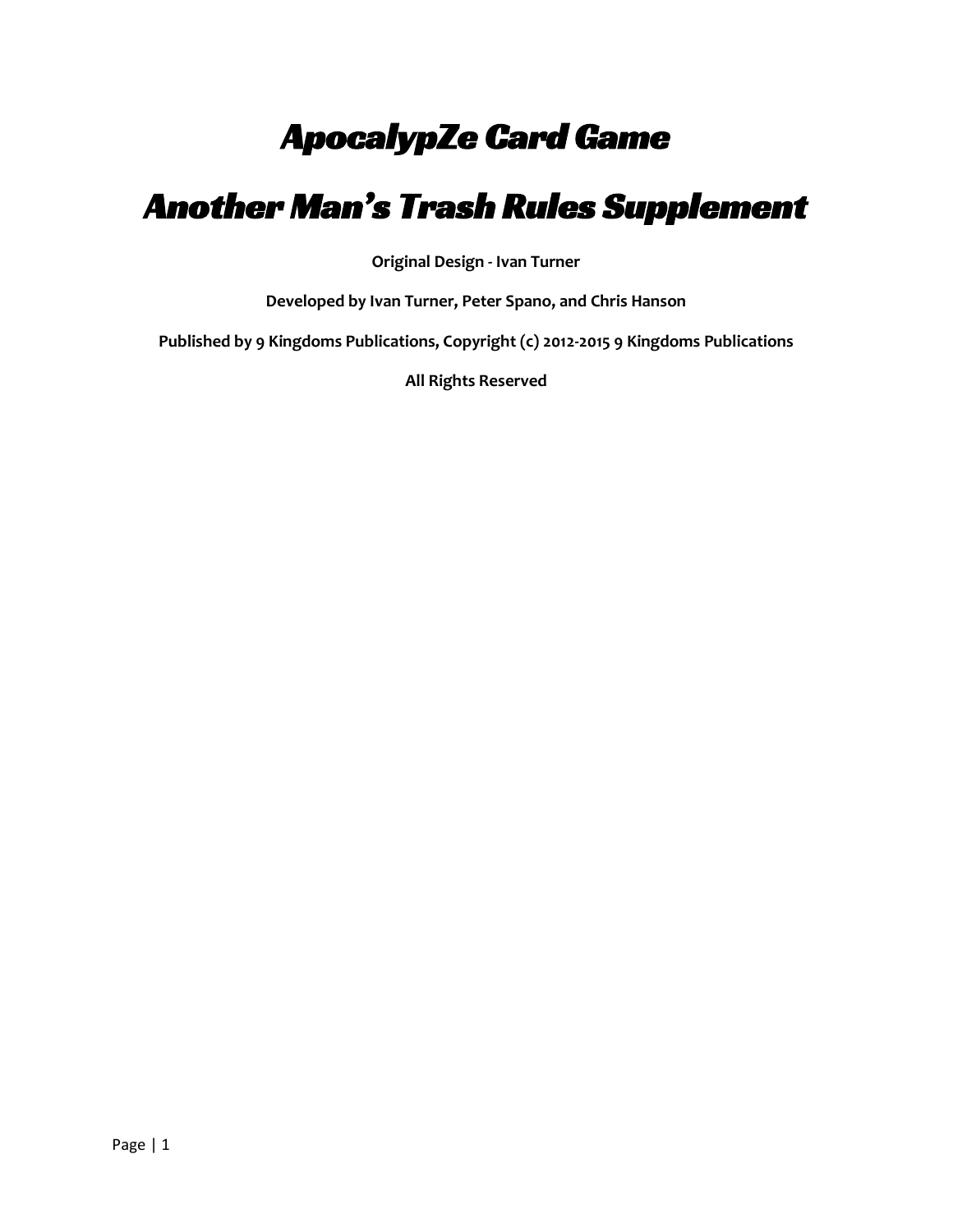### **Foraging Locations**

Foraging locations are played during your occupation phase just as scavenging locations. As with a scavenging locations, you may not play survivors or their attachments to the foraging locations from your hand. You must move there. Your opponent may move raiders there as well.

During your occupation phase, you may *forage* cards from your discard pile. You may only forage cards if you are occupying the foraging location. The location tells you what kinds of cards you can forage. You may take X cards where X = the *yield* of the location. Foraged cards are placed face down underneath survivors. Each survivor can hold only 1 card. As soon as a survivor returns to the stronghold, the foraged cards can be added to the stockpile.



You may not forage if there are raiders at the location.

The I-95 card allows you to forage unique humans and has a yield of 2. Assuming there are no raiders at the location on your turn, you can occupy I-95, fish 2 unique humans (either survivors or raiders) from your discard pile, and place them underneath survivors.

#### **Text Adjustments**

Some cards from *Those Left Behind* have been reprinted for *Another Man's Trash*. There may be some variations in the wording or the new cards may represent errata.

The *Quick And Easy* wildcard has been replaced by a *Quick And Easy* trump. These cards do exactly the same thing, but are playable at different times. Both are legal for standard game play.